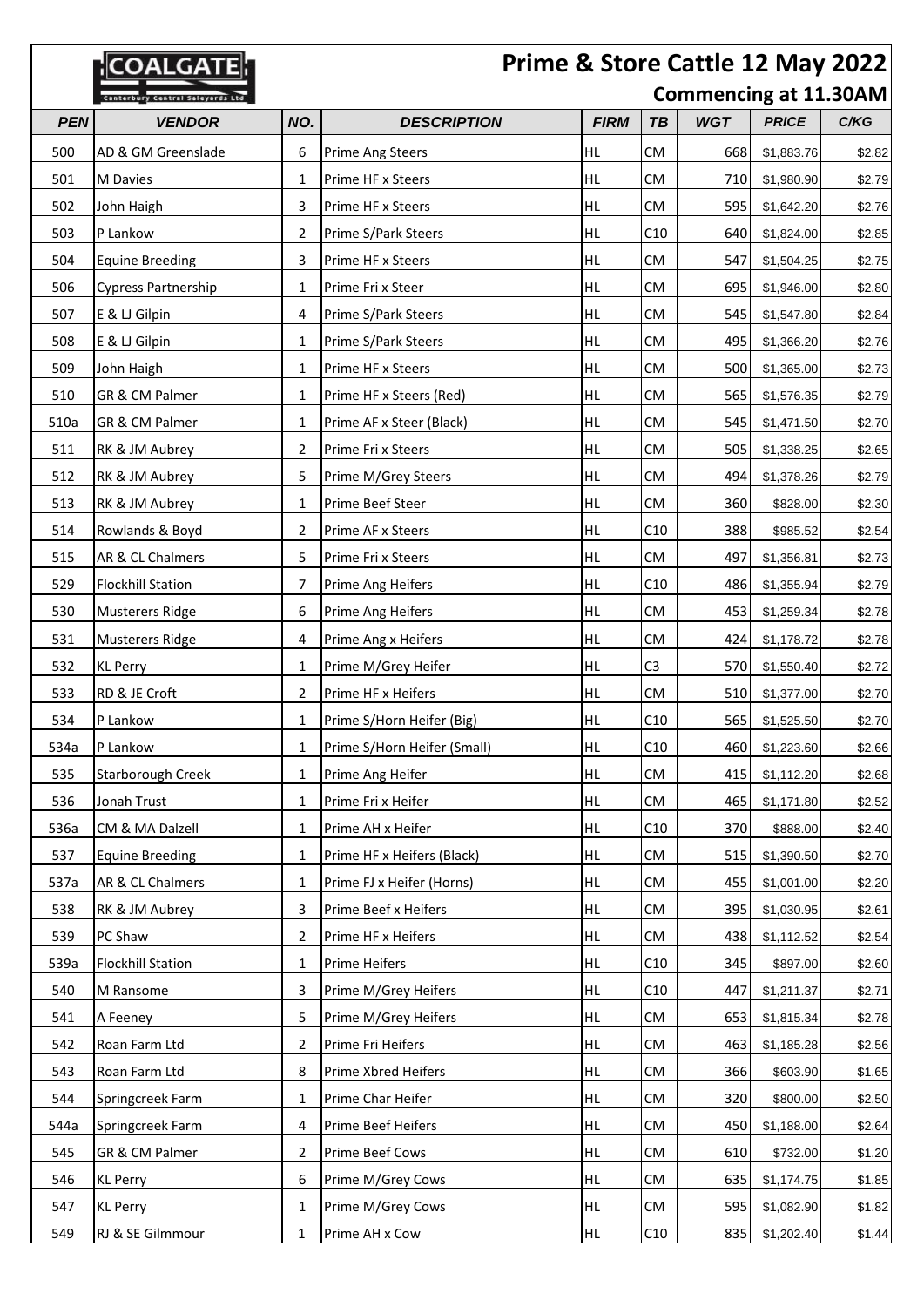| <b>PEN</b> | <b>VENDOR</b>                  | NO.            | <b>DESCRIPTION</b>                     | <b>FIRM</b> | <b>TB</b>      | <b>WGT</b> | <b>PRICE</b> | C/KG   |
|------------|--------------------------------|----------------|----------------------------------------|-------------|----------------|------------|--------------|--------|
| 550        | <b>Flockhill Station</b>       | 9              | Prime AH x Cows                        | <b>HL</b>   | C10            | 637        | \$1,242.15   | \$1.95 |
| 551        | <b>Flockhill Station</b>       | 6              | Prime AH x Cows                        | HL          | C10            | 563        | \$1,047.18   | \$1.86 |
| 552        | <b>Flockhill Station</b>       | 4              | Prime Ang Cows                         | HL          | C10            | 475        | \$850.25     | \$1.79 |
| 553        | <b>Flockhill Station</b>       | 3              | Prime Here Cows                        | HL          | C10            | 552        | \$1,048.80   | \$1.90 |
| 554        | Wilok Farm                     | 1              | Prime HF x Cow                         | HL          | C4             | 605        | \$1,125.30   | \$1.86 |
| 555        | Wilok Farm                     | 5              | Prime HF & Fri Cows                    | <b>HL</b>   | C <sub>4</sub> | 454        | \$658.30     | \$1.45 |
| 557        | CM & MA Dalzell                | 4              | Prime Ang Cows                         | <b>HL</b>   | C10            | 575        | \$1,075.25   | \$1.87 |
| 558        | CM & MA Dalzell                | 6              | Prime AH x Cows                        | HL          | C10            | 530        | \$980.50     | \$1.85 |
| 559        | CM & MA Dalzell                | 3              | Prime AH x Cows                        | <b>HL</b>   | C10            | 505        | \$903.95     | \$1.79 |
| 574        | The Point Station              | 8              | <b>Prime Cows</b>                      | HL          | C10            | 715        | \$1,315.60   | \$1.84 |
| 575        | The Point Station              | 6              | <b>Prime Cows</b>                      | <b>HL</b>   | C10            | 528        | \$982.08     | \$1.86 |
| 576        | The Point Station              | 4              | <b>Prime Cows</b>                      | <b>HL</b>   | C10            | 493        | \$862.75     | \$1.75 |
| 580        | <b>Flockhill Station</b>       | 1              | Prime Bull                             | HL          | C10            | 745        | \$1,981.70   | \$2.66 |
| 581        | Cowley Dairy Solution (MC)     | 9              | Prime Fri Cows                         | <b>HL</b>   | C10            | 570        | \$855.00     | \$1.50 |
| 582        | Cowley Dairy Solution (MC)     | 1              | Prime FJ x Cow                         | HL          | C10            | 425        | \$518.50     | \$1.22 |
| 583        | <b>Mitcham Hodings</b><br>(MC) | 9              | Prime Fri Cows                         | <b>HL</b>   | C10            | 507        | \$760.50     | \$1.50 |
| 584        | <b>Cypress Partnership</b>     | 2              | Prime Fri Bulls                        | HL          | <b>CM</b>      | 585        | \$1,597.05   | \$2.73 |
| 585        | Rowlands & Boyd                | 8              | Prime HF x Bulls                       | HL          | C10            | 440        | \$1,174.80   | \$2.67 |
| 586        | Rowlands & Boyd                | 5              | Prime HF x Bulls                       | <b>HL</b>   | C10            | 366        | \$915.00     | \$2.50 |
|            | <b>STORES</b>                  |                |                                        |             |                |            |              |        |
| 587        | <b>Flockhill Station</b>       | 9              | R2 Angus Steers                        | <b>HL</b>   | C10            | 429        | \$1,310.00   | \$3.05 |
| 588        | <b>Flockhill Station</b>       | 4              | R2 Angus x Steers                      | HL          | C10            | 453        | \$1,380.00   | \$3.05 |
| 589/590    | Caledonian Farm                | 18             | R2 HF x Steers                         | HL          | CM             | 435        | \$1,290.00   | \$2.97 |
| 591        | Caledonian Farm                | 12             | R2 HF x Steers                         | HL          | CM             | 398        | \$1,160.00   | \$2.91 |
| 592        | Caledonian Farm                | 5              | R <sub>2</sub> AF x Steers             | <b>HL</b>   | <b>CM</b>      | 438        | \$1,290.00   | \$2.95 |
| 593        | <b>GM Parsons</b>              | 7              | R2 HF x Steers                         | HL          | <b>CM</b>      | 311        | \$870.00     | \$2.80 |
| 594        | <b>GM Parsons</b>              | 5              | R2 AF x Steers                         | HL          | <b>CM</b>      | 332        | \$790.00     | \$2.38 |
| 595        | <b>GM Parsons</b>              | 4              | R2 S/Park x Steers                     | HL          | CM             | 325        | \$720.00     | \$2.22 |
| 596        | <b>GM Parsons</b>              | $\overline{2}$ | R2 S/Horn & H x Steers                 | HL          | <b>CM</b>      | 378        | \$1,050.00   | \$2.78 |
| 598        | Jonah Trust                    | 7              | R2 HF x Heifers                        | HL          | CM             | 404        | \$1,040.00   | \$2.57 |
| 599        | Jonah Trust                    | 12             | R2 HF x Heifers                        | HL          | CM             | 413        | \$1,060.00   | \$2.57 |
| 600        | Caledonian Farm                | 9              | R2 HF x Heifers                        | HL          | CM             | 428        | \$1,090.00   | \$2.55 |
| 601        | Caledonian Farm                | 3              | R2 AF x Heifers                        | HL          | CM             | 440        | \$1,160.00   | \$2.64 |
| 602        | Springcreek Farm               | 7              | R2 M/Grey x Heifers                    | HL          | CM             | 400        | \$1,045.00   | \$2.61 |
| 603        | Springcreek Farm               | 6              | R2 M/Grey x Heifers                    | <b>HL</b>   | CM             | 334        | \$800.00     | \$2.40 |
| 604        | Springcreek Farm               | 6              | R2 S/Horn x Heifers                    | HL          | CM             | 345        | \$830.00     | \$2.41 |
| 605        | Springcreek Farm               | 4              | R2 B/B Fri x Heifers                   | HL          | CM             | 379        | \$900.00     | \$2.37 |
| 606        | Springcreek Farm               | 3              | R2 B/B & S/Park Heifers                | HL          | CM             | 340        | \$870.00     | \$2.56 |
| 607        | M Cunningham                   | 5              | R2 Hereford M/Sex (1S/4H)              | HL          | <b>CM</b>      | 372        | \$965.00     | \$2.59 |
| 608        | M Cunningham                   | 3              | R2 HA x Heifers                        | HL          | <b>CM</b>      | 360        | \$920.00     | \$2.56 |
| 609        | <b>GM Parsons</b>              | 4              | R2 HF x Heifers                        | HL          | CM             | 290        | \$610.00     | \$2.10 |
| 610        | Springcreek Farm               | 11             | R2 HF x Heifers                        | HL          | CM             | 369        | \$945.00     | \$2.56 |
| 611        | Springcreek Farm               | 6              | R2 Hereford Heifers                    | HL          | CM             | 360        | \$920.00     | \$2.56 |
| 612        | <b>Flockhill Station</b>       | 8              | R2 Angus Heifers (PTIC Ang Bull 15/11) | <b>HL</b>   | C10            | 376        | \$940.00     | \$2.50 |